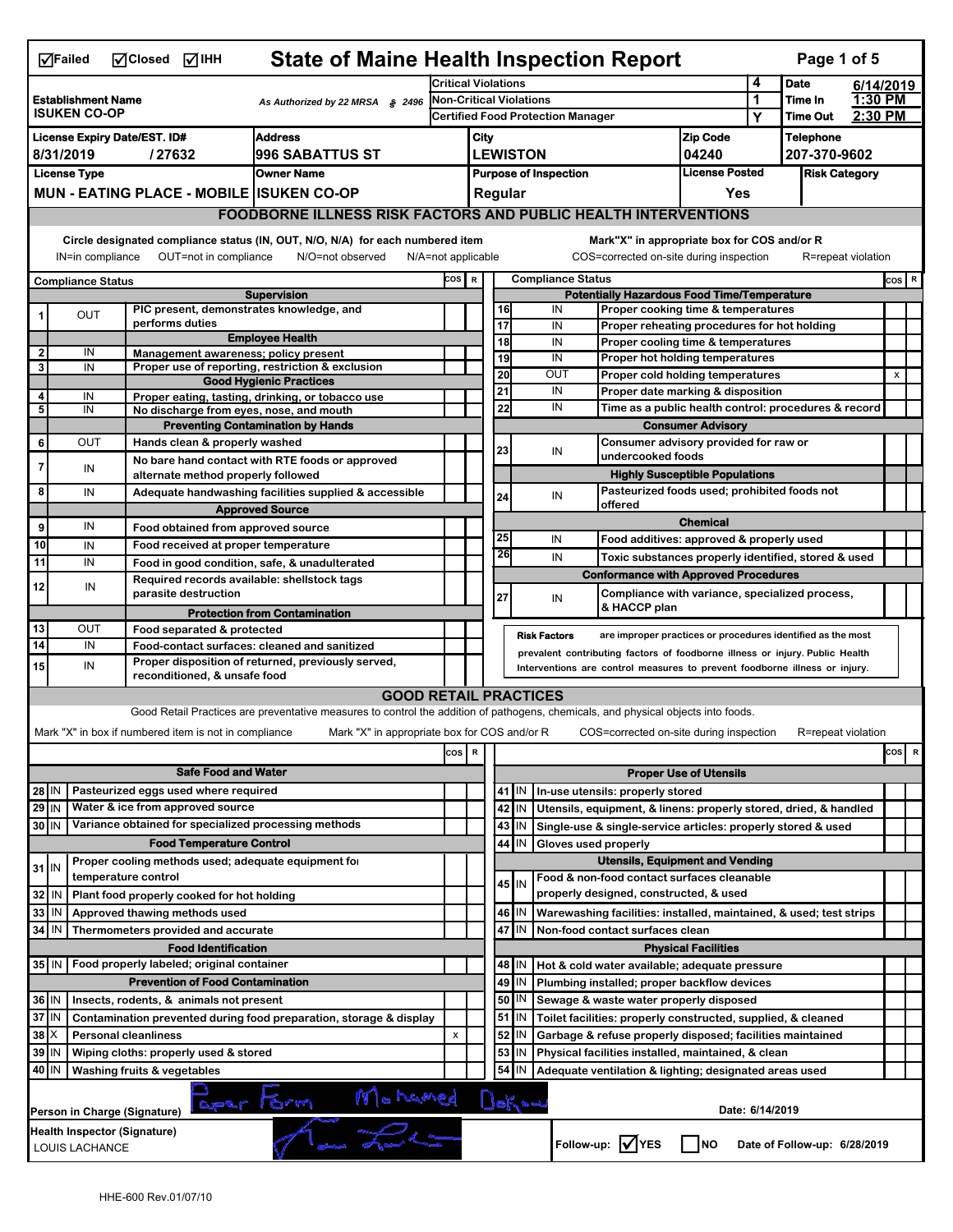|                                                     |                                   |                                                                     |                                 | <b>State of Maine Health Inspection Report</b> | Page 2 of 5                      |  |  |  |  |  |
|-----------------------------------------------------|-----------------------------------|---------------------------------------------------------------------|---------------------------------|------------------------------------------------|----------------------------------|--|--|--|--|--|
| <b>Establishment Name</b><br><b>ISUKEN CO-OP</b>    |                                   |                                                                     | As Authorized by 22 MRSA § 2496 | 6/14/2019<br><b>Date</b>                       |                                  |  |  |  |  |  |
| License Expiry Date/EST. ID#<br>8/31/2019<br>/27632 | <b>Address</b><br>996 SABATTUS ST | City / State<br><b>Zip Code</b><br><b>LEWISTON</b><br>/ME<br>104240 |                                 |                                                | <b>Telephone</b><br>207-370-9602 |  |  |  |  |  |
| <b>Temperature Observations</b>                     |                                   |                                                                     |                                 |                                                |                                  |  |  |  |  |  |
| Location                                            | Temperature                       |                                                                     |                                 |                                                | <b>Notes</b>                     |  |  |  |  |  |
| Sambusa                                             | $165*$                            | Plated for service                                                  |                                 |                                                |                                  |  |  |  |  |  |
| $78*$<br>Cooked beef                                |                                   |                                                                     |                                 | Refrigerator (cooling process stated, 1 hour)  |                                  |  |  |  |  |  |
| 48*<br>Reach in unit (bottom)<br>Raw onion          |                                   |                                                                     |                                 |                                                |                                  |  |  |  |  |  |
| Salad mix                                           | $60*$                             | Room temperature holding                                            |                                 |                                                |                                  |  |  |  |  |  |

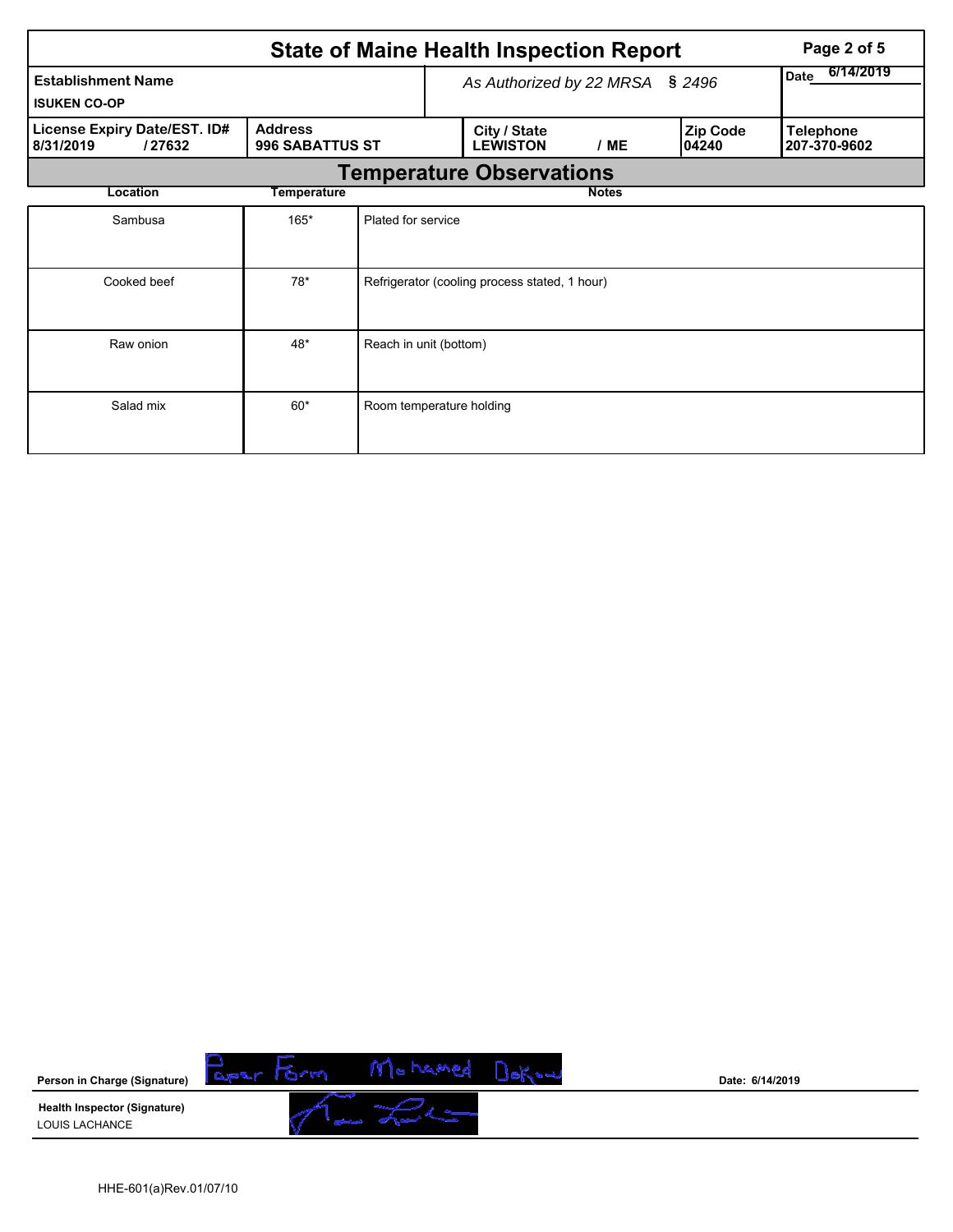|                                                                                                                                                                                                                          | Page 3 of 5                       |                                 |           |                          |  |  |  |  |  |  |
|--------------------------------------------------------------------------------------------------------------------------------------------------------------------------------------------------------------------------|-----------------------------------|---------------------------------|-----------|--------------------------|--|--|--|--|--|--|
| <b>Establishment Name</b>                                                                                                                                                                                                | 6/14/2019<br>Date                 |                                 |           |                          |  |  |  |  |  |  |
| <b>ISUKEN CO-OP</b>                                                                                                                                                                                                      |                                   |                                 |           |                          |  |  |  |  |  |  |
| License Expiry Date/EST. ID#<br>8/31/2019<br>/27632                                                                                                                                                                      | <b>Address</b><br>996 SABATTUS ST | City / State<br><b>LEWISTON</b> | <b>ME</b> | <b>Zip Code</b><br>04240 |  |  |  |  |  |  |
| <b>Observations and Corrective Actions</b>                                                                                                                                                                               |                                   |                                 |           |                          |  |  |  |  |  |  |
| Violations cited in this report must be corrected within the time frames below, or as stated in sections<br>8-405.11 and 8-406.11 of the Food Code                                                                       |                                   |                                 |           |                          |  |  |  |  |  |  |
| 1: 2-102.11.(A).(B): C: The person in charge could not demonstrate required knowledge, either by complying with this code and no critical violations during<br>this inspection or not having a current CFPM certificate. |                                   |                                 |           |                          |  |  |  |  |  |  |

INSPECTOR NOTES: PIC conducting food preperation operations knowingly without running water and failure to reduce risks associated with food safety and critical violations..

6: 2-301.12: C: Food employees are not following proper hand cleaning procedures.

INSPECTOR NOTES: Mobile unit without any running water and employees washing hands with room temperature water. Hire licensed electrician to fix water pump and heater electrical system.

13: 3-304.11: C: Food not contacting only clean equipment and utensils.

INSPECTOR NOTES: Salad in direct contact with bags of ice that were stored on floor of mobile. Food cannot have contact with unsanitized surfaces.

20: 3-501.16.(A).(2): C: PHF not maintained at 41 F or less.

INSPECTOR NOTES: Salad stored at ambient air temperature. Salad mix must be held at 41\* or below. \*COS, DISCARDED

38: 2-303.11: N: Food Employee wearing jewelry on their arms or hands.

INSPECTOR NOTES: Multiple employees wearing wrist watches. Remove all jewerly on hands and arms. \*COS

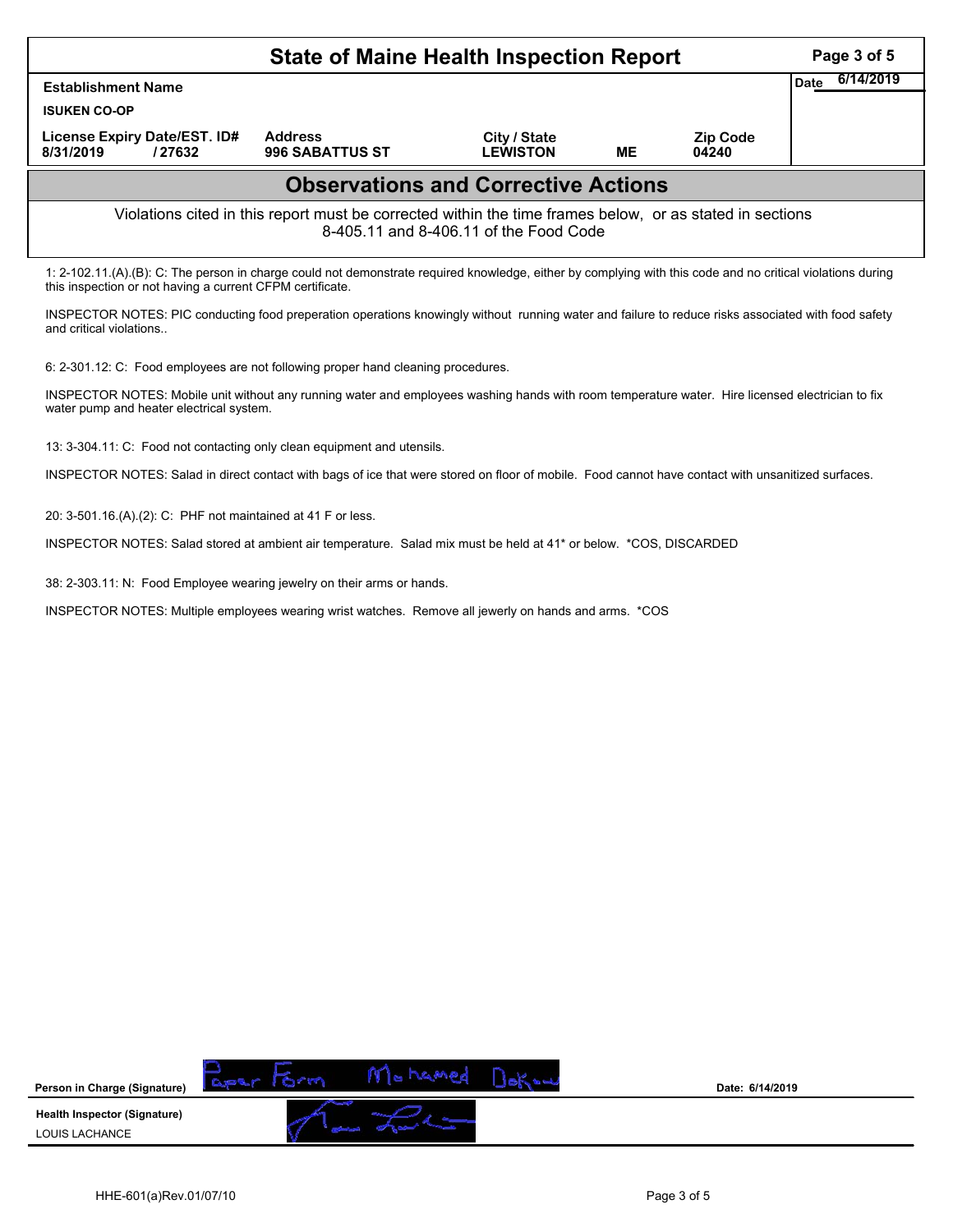| <b>State of Maine Health Inspection Report</b>                                                                                                                                                                                                                                                                                                                                 |                                                                                                                                                                                                                                                                                                                                                                                                                                                                                                                                                                                                                                                                                                                                                                                             |                                 |           |                          |             |           |  |  |  |
|--------------------------------------------------------------------------------------------------------------------------------------------------------------------------------------------------------------------------------------------------------------------------------------------------------------------------------------------------------------------------------|---------------------------------------------------------------------------------------------------------------------------------------------------------------------------------------------------------------------------------------------------------------------------------------------------------------------------------------------------------------------------------------------------------------------------------------------------------------------------------------------------------------------------------------------------------------------------------------------------------------------------------------------------------------------------------------------------------------------------------------------------------------------------------------------|---------------------------------|-----------|--------------------------|-------------|-----------|--|--|--|
| <b>Establishment Name</b><br><b>ISUKEN CO-OP</b>                                                                                                                                                                                                                                                                                                                               |                                                                                                                                                                                                                                                                                                                                                                                                                                                                                                                                                                                                                                                                                                                                                                                             |                                 |           |                          | <b>Date</b> | 6/14/2019 |  |  |  |
| License Expiry Date/EST. ID#<br>8/31/2019<br>/27632                                                                                                                                                                                                                                                                                                                            | <b>Address</b><br>996 SABATTUS ST                                                                                                                                                                                                                                                                                                                                                                                                                                                                                                                                                                                                                                                                                                                                                           | City / State<br><b>LEWISTON</b> | <b>ME</b> | <b>Zip Code</b><br>04240 |             |           |  |  |  |
|                                                                                                                                                                                                                                                                                                                                                                                |                                                                                                                                                                                                                                                                                                                                                                                                                                                                                                                                                                                                                                                                                                                                                                                             | <b>Inspection Notes</b>         |           |                          |             |           |  |  |  |
| *IHH ISSUED DUE TO LACK OF WATER SUPPLY. dO NOT OPERATE MOBILE UNTIL IHH HAS BEEN LIFTED BY<br>HEALTH INSPECTOR.<br>*MOHAMED DEKOW, PIC, WILL NEED TO ACQUIRE CFPM CERTIFICATE WITHIN 60 DAYS.<br>Certified Food Protection Manager: ZamZam                                                                                                                                    |                                                                                                                                                                                                                                                                                                                                                                                                                                                                                                                                                                                                                                                                                                                                                                                             |                                 |           |                          |             |           |  |  |  |
| Employee Health Policy:                                                                                                                                                                                                                                                                                                                                                        | Unless directed otherwise, all Eating Establishments are required to submit a copy of their Certified Food Protection Manager<br>(CFPM) certificate. A CFPM must be hired at the time of a new eating establishment opening or within 60 days of<br>when a CFPM leaves employment. For a list of CFPM courses and trainers go to<br>http://www.maine.gov/healthinspection/training.htm<br>Please provide a copy of this certification(s) to Carol Gott, Health Inspection Program, 286 Water St. 3rd Floor, Augusta, ME<br>04333, carol.gott@maine.gov or faxing to 207-287-3165.<br>Please include the name of your establishment and the establishment ID# with your certification(s).                                                                                                    |                                 |           |                          |             |           |  |  |  |
|                                                                                                                                                                                                                                                                                                                                                                                | The Health Inspection Program has implemented an educational public health initiative on Employee Health on March 1,<br>2017. The policy handouts will be provided to you by your inspector and reviewed during inspection for compliance. They are<br>also available on the Program's website: http://www.maine.gov/healthinspection<br>2013 Maine Food Code Adoption:<br>The Maine Food Code was adopted in October of 2013. Please refer to our website for a copy,<br>http://www.maine.gov/healthinspection. Following are a few of the major changes: * No Bare Hand Contact with Ready-To-Eat<br>Food. * Establishments must have clean-up procedures for employees to follow following vomiting and diarrheal events. * Date<br>marking of Ready-to-eat potentially hazardous foods. |                                 |           |                          |             |           |  |  |  |
|                                                                                                                                                                                                                                                                                                                                                                                | Violation Correction Timeframe:<br>Critical violations should be corrected on site, but in any event, within 10 days. The licensee must contact Louis Lachance when<br>the critical violation has been addressed at 207-513-3125 extension 3224 or at llachance@lewistonmaine.gov. Non-critical<br>violations must be corrected within 30 days. Failure to satisfactorily correct these violations before the follow-up inspection may<br>result in enforcement proceedings by the Department to include fines and penalties. License renewals can be denied if violations<br>are not corrected within the noted timeframes.                                                                                                                                                                |                                 |           |                          |             |           |  |  |  |
|                                                                                                                                                                                                                                                                                                                                                                                | C= Critical violation and NC= Non-critical violation:<br>"Critical violation" means a provision of the Food Code that, if in non-compliance, is more likely than other violations to<br>contribute to food contamination, illness or environmental health hazard.                                                                                                                                                                                                                                                                                                                                                                                                                                                                                                                           |                                 |           |                          |             |           |  |  |  |
| Additional Inspection Fee:                                                                                                                                                                                                                                                                                                                                                     |                                                                                                                                                                                                                                                                                                                                                                                                                                                                                                                                                                                                                                                                                                                                                                                             |                                 |           |                          |             |           |  |  |  |
|                                                                                                                                                                                                                                                                                                                                                                                | License fees provide for two inspections per year. When additional inspections are required, the Department may charge an<br>additional \$100 fee to cover the costs of each additional inspection or visit.                                                                                                                                                                                                                                                                                                                                                                                                                                                                                                                                                                                |                                 |           |                          |             |           |  |  |  |
| Document Retention/Posting:                                                                                                                                                                                                                                                                                                                                                    |                                                                                                                                                                                                                                                                                                                                                                                                                                                                                                                                                                                                                                                                                                                                                                                             |                                 |           |                          |             |           |  |  |  |
| Pursuant to the Maine Food Code, the establishment's current license must be displayed. In addition, a sign or placard must be<br>posted in a conspicuous area notifying consumers that a copy of the most recent inspection report is available upon request.<br>CFPM certificates must be posted in a conspicuous area and must be available to the Department upon request. |                                                                                                                                                                                                                                                                                                                                                                                                                                                                                                                                                                                                                                                                                                                                                                                             |                                 |           |                          |             |           |  |  |  |
| Person in Charge (Signature)<br><b>Health Inspector (Signature)</b>                                                                                                                                                                                                                                                                                                            | aper torm                                                                                                                                                                                                                                                                                                                                                                                                                                                                                                                                                                                                                                                                                                                                                                                   |                                 |           | Date: 6/14/2019          |             |           |  |  |  |

7

LOUIS LACHANCE